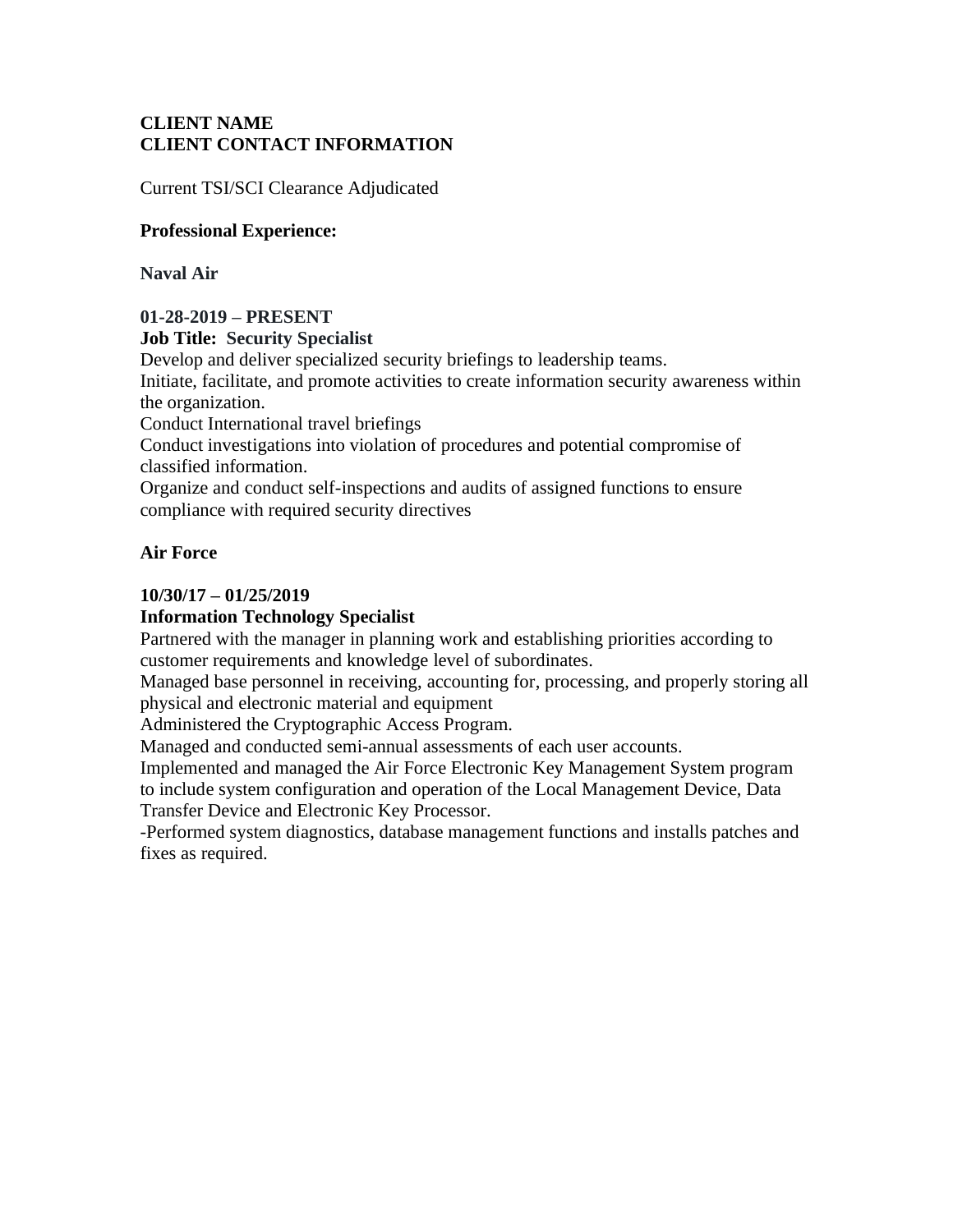## **PREVIOUS COMPANY**

#### **10/2010 – 10/2017**

## **SPECIALIST**

### **Duties, Accomplishments and Related Skills:**

Responsible for initiating Facility Clearance (FCL), Cage Code consolidation and developing security processes and procedures for the Raytheon facility

Manage the National Industrial Security Program (NISP) for the facility (all areas). Standardize all Command Media for all Security disciplines to align with RMS Tucson. Manage Security Staff

Sub-Account Alternate Custodian.

Develop and deliver specialized Security briefings to Leadership Teams.

Initiated, facilitated, and promoted activities to create information security awareness within the organization.

Conduct International travel briefings for all employees.

Conduct investigations into violation of procedures and potential compromise of classified information.

Organize and conduct self-inspections and audits of assigned functions to ensure compliance with required security directives.

Interact with Government Host Base Security Authorities and Program Office Officials ensuring security objectives and requirements are met.

Assist with all phases of missile testing including missile lab prep, software updates, telemetry collection and distribution, keying material weapon loads and "on scene" security representation.

Active participation in IPT Security Gate Reviews.

## **NAVAL SPECIAL GROUP**

**06/2007 - 09/2010 Hours per week:** 40 **MANAGER** (This is a federal job)

#### **Duties, Accomplishments and Related Skills:**

Manager of 1200 Line item Account. Supervised staff of 8 Alternate Custodians and Sub-Accounts. Controlling Authority for 15 Keying Material Short Titles. Developed streamlined Emergency Action Plan (EAP) and approval responsibilities for strong room storage of up to TS/SCI materials. Operated Operate the Local Management Software (LCMS) . Responsible for physical security management of assigned materials. Alternate Physical Security Manager. Managed JPAS account to ensure clearance continuity.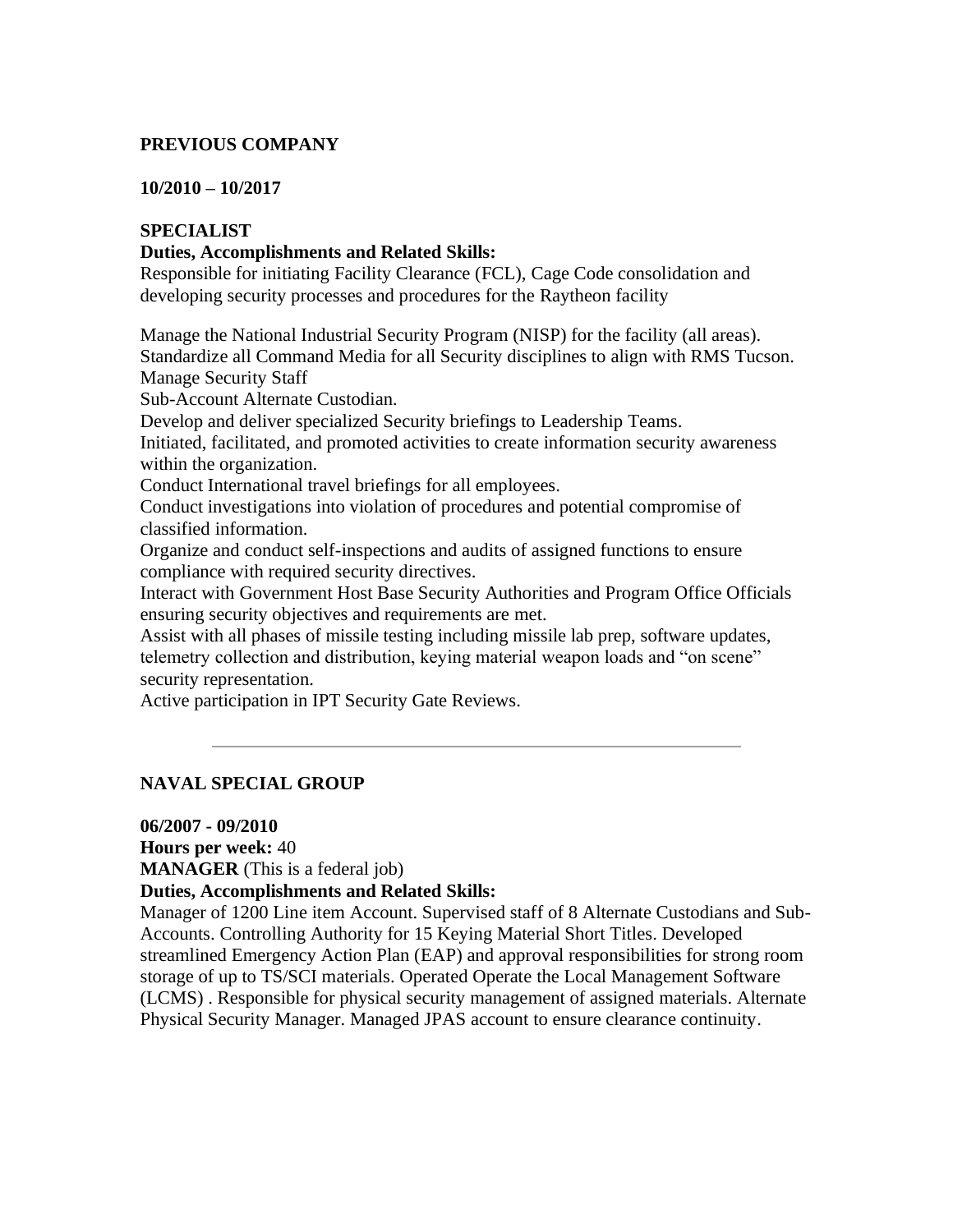## **NAVAL AIR**

## **09/2004 - 05/2007 Hours per week:** 40 **FIRST ALTERNATE MANAGER** (This is a federal job) **Duties, Accomplishments and Related Skills:**

First Alternate Manager of 25,000 line item account, including 31 sub-accounts. Controlling Authority for 200 Keying Material Short Titles, which included managing When Directed (WHENDI) segments for missile activities. Operated Operate the Local Management Software (LCMS) Approved strong room storage, physical security and AIS usage of materials. Prepared DD254's to ensure compliance

### **NAVAL AIR**

**02/2002 - 09/2004 Hours per week:** 40 **Second Alternate Manager** (This is a federal job) **Duties, Accomplishments and Related Skills:**  Authority for 75 Keying Material Short Titles, which included managing When Directed

(WHENDI) segments for missile launches. Approved strong room storage, physical security Manager of 5,000 line item account, including 4 sub-accounts. Controlling and AIS usage of materials.

#### **NAVAL DIVISION**

**06/1994 - 01/2002**

**Hours per week:** 40 **CENTER LEAD** (This is a federal job)

## **Duties, Accomplishments and Related Skills:**

Transmitted/Received up to Top Secret narrative messages. Manager of 1500 line item account with supervision of 3 alternate managers. Controlling Authority of 30 Keying Material Short Titles. Operated Operate the Local Management Software (LCMS) - Command Records Manager, ensuring the proper accounting of government records within the facility and with the National Archives and Records Authority (NARA). Alternate AIS and Physical Security Manager.